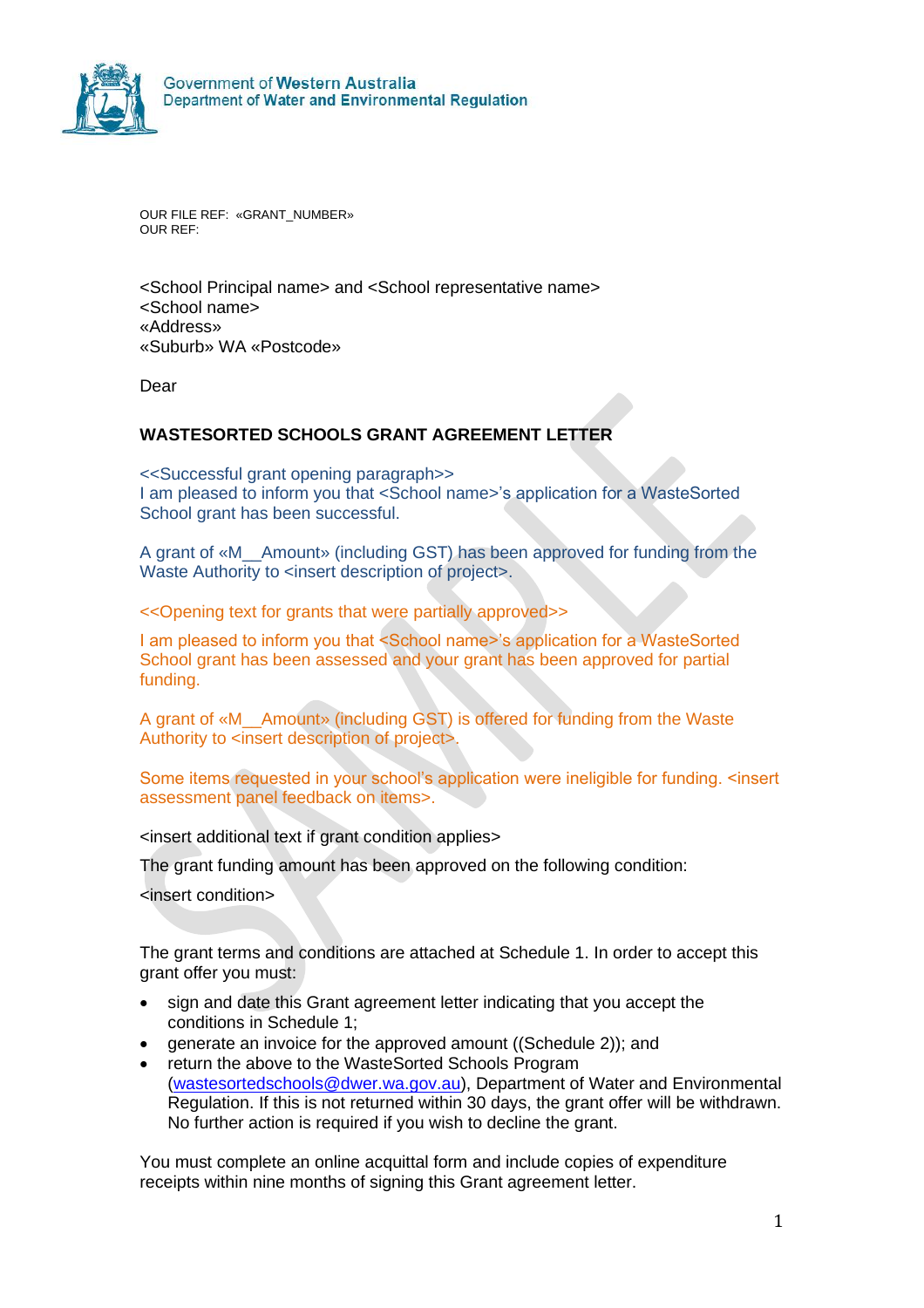

If you have any queries about the grant, please contact the WasteSorted Schools Program by phone on (08) 6364 6696 or by email at [wastesortedschools@dwer.wa.gov.au.](mailto:wastesortedschools@dwer.wa.gov.au)

Congratulations on your successful application and thank you for your commitment to waste avoidance and resource recovery.

Yours sincerely

Reg Howard-Smith **CHAIRMAN**

«Date»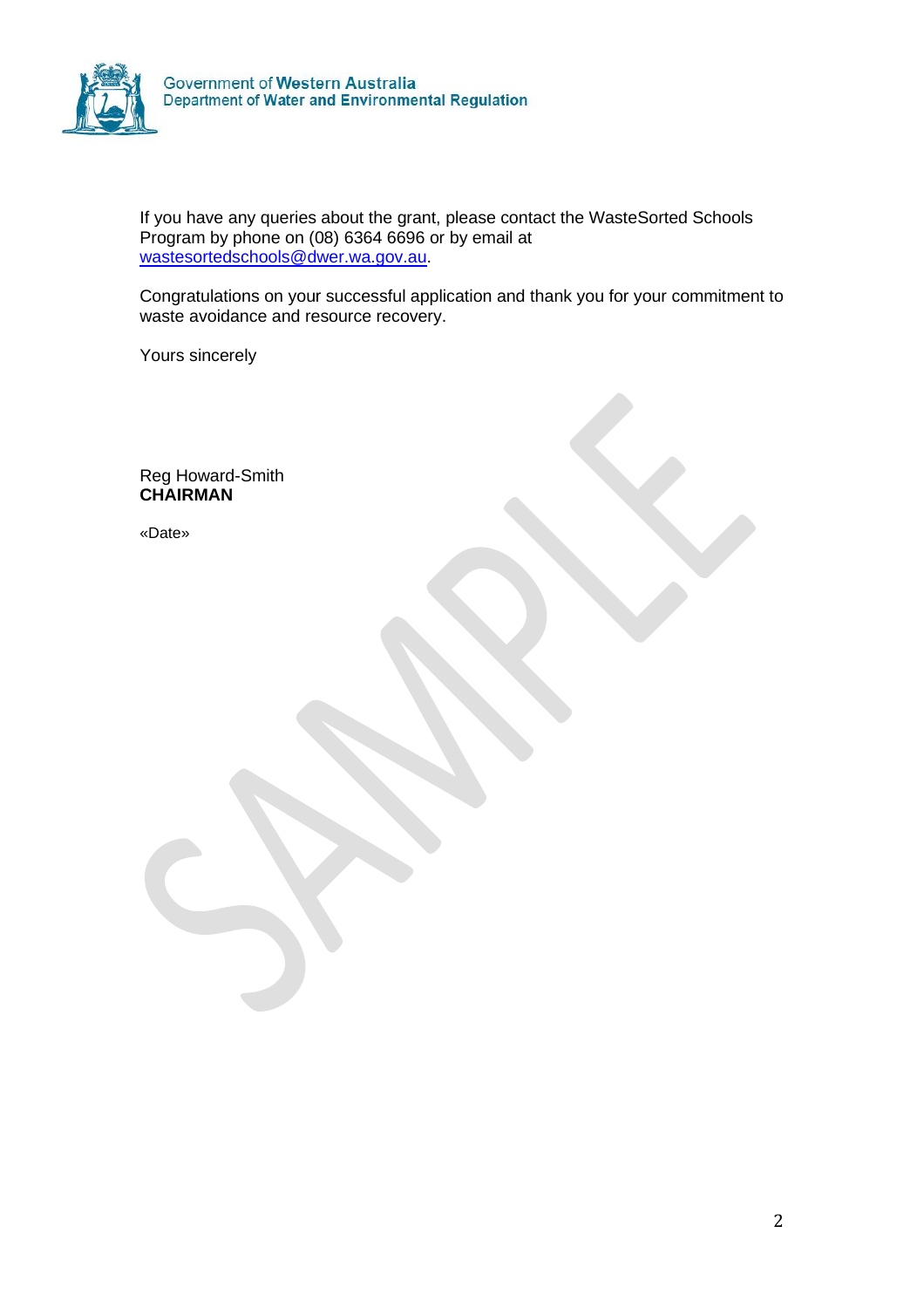

# **WASTESORTED SCHOOLS GRANT AGREEMENT**

Signed on behalf of **<<School name>>**

I/we agree to expend and acquit the funds from the WasteSorted Schools grant only for the purposes for which the grant was made and in accordance with the terms and conditions of the grant (Schedule 1).

| < <name of="" principal="" school="">&gt;</name>                               |  |
|--------------------------------------------------------------------------------|--|
| Signature:<br>/2022                                                            |  |
| < <name for="" of="" project="" representative="" school="" the="">&gt;</name> |  |
| Signature:                                                                     |  |
| /2022                                                                          |  |
|                                                                                |  |
|                                                                                |  |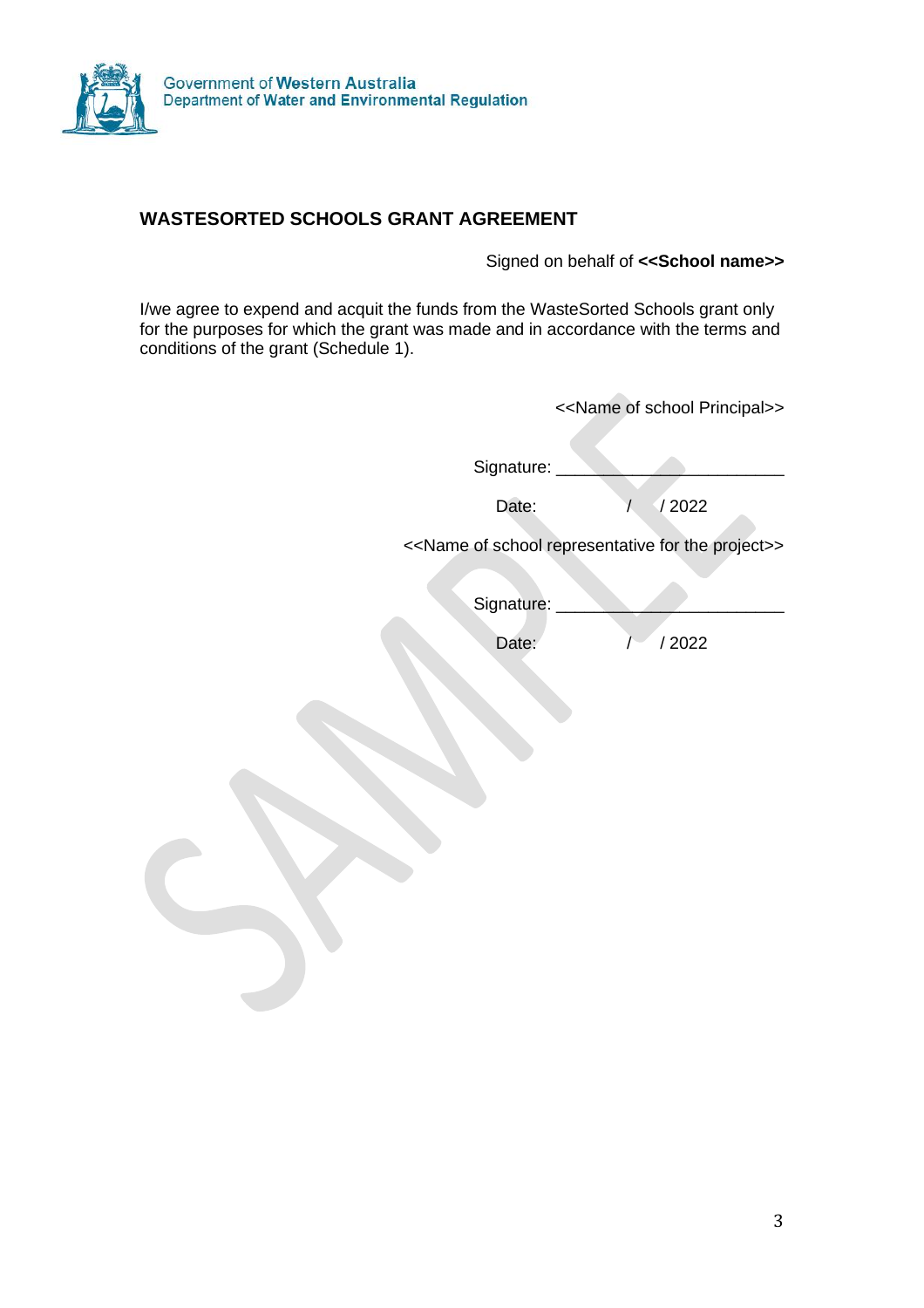

Government of Western Australia<br>Department of Water and Environmental Regulation

| Signed for and on behalf of     |  |
|---------------------------------|--|
| THE WASTE AUTHORITY             |  |
| by a duly authorised signatory: |  |
|                                 |  |

[insert name] [insert position] Waste Authority

\_\_\_\_\_\_\_\_\_\_\_\_\_\_\_\_\_\_\_\_\_\_\_\_\_\_\_\_\_\_\_\_ Date

In the presence of:

Witness signature

\_\_\_\_\_\_\_\_\_\_\_\_\_\_\_\_\_\_\_\_\_\_\_\_\_\_\_\_\_\_\_\_

 $\overline{\phantom{a}}$  , where  $\overline{\phantom{a}}$  , where  $\overline{\phantom{a}}$  , where  $\overline{\phantom{a}}$ 

\_\_\_\_\_\_\_\_\_\_\_\_\_\_\_\_\_\_\_\_\_\_\_\_\_\_\_\_\_\_\_\_

Witness name

Date

# **PROJECT CONTACTS**

### **School contacts:**

- 1. School representative <insert contact name, email, phone number>
- 2. Secondary school representative (if the first contact is unavailable) <insert contact name, email, phone number>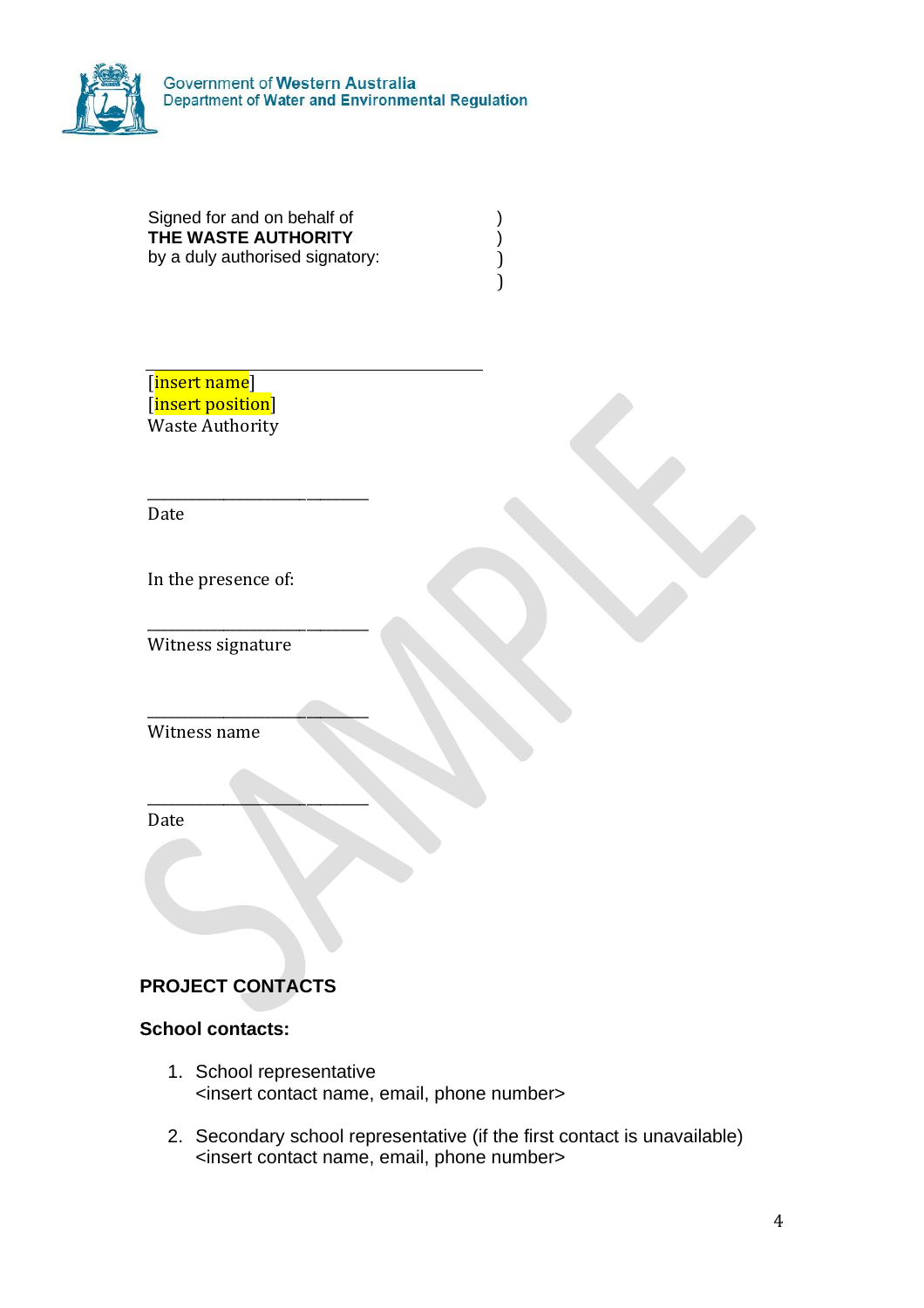

### **WasteSorted Schools contacts:**

Phone: 6364 6696 Email: [wastesortedschools@dwer.wa.gov.au](mailto:wastesortedschools@dwer.wa.gov.au)

# **SCHEDULE 1**

# **GRANT TERMS AND CONDITIONS**

The grant is provided under the following conditions:

- 1. The WasteSorted School Grant agreement letter, as signed by the school representative and school principal, becomes the formal Grant agreement.
- 2. The grant is to be used solely for the purpose outlined in the grant application, as approved by the Waste Authority.
- 3. Allocation of funding may only be used for the purpose outlined in the approved budget in the grant application.
- 4. If changes need to be made to the approved budget (e.g. variations to budgeted items, an item is no longer required) a written request needs to be provided to the WasteSorted Schools program, using the SmartyGrants portal.
- 5. If an item costs more than indicated in the approved budget, the school must cover the extra cost. Extra funding will not be provided.
- 6. The project should be completed and acquitted within nine months of signing the Grant agreement letter, not including the summer school holiday period.
- 7. If the applicant wishes to seek an extension of the funding period, the applicant must obtain approval from the WasteSorted Schools program, using the SmartyGrants portal.
- 8. Providing a school with one grant does not entitle a school to any further funding from the WasteSorted Schools program, however schools can reapply for grant funding.
- 9. Applicants must acquit any previous WasteSorted Schools grants or Waste Wise Schools grants to be eligible for another WasteSorted Schools grant.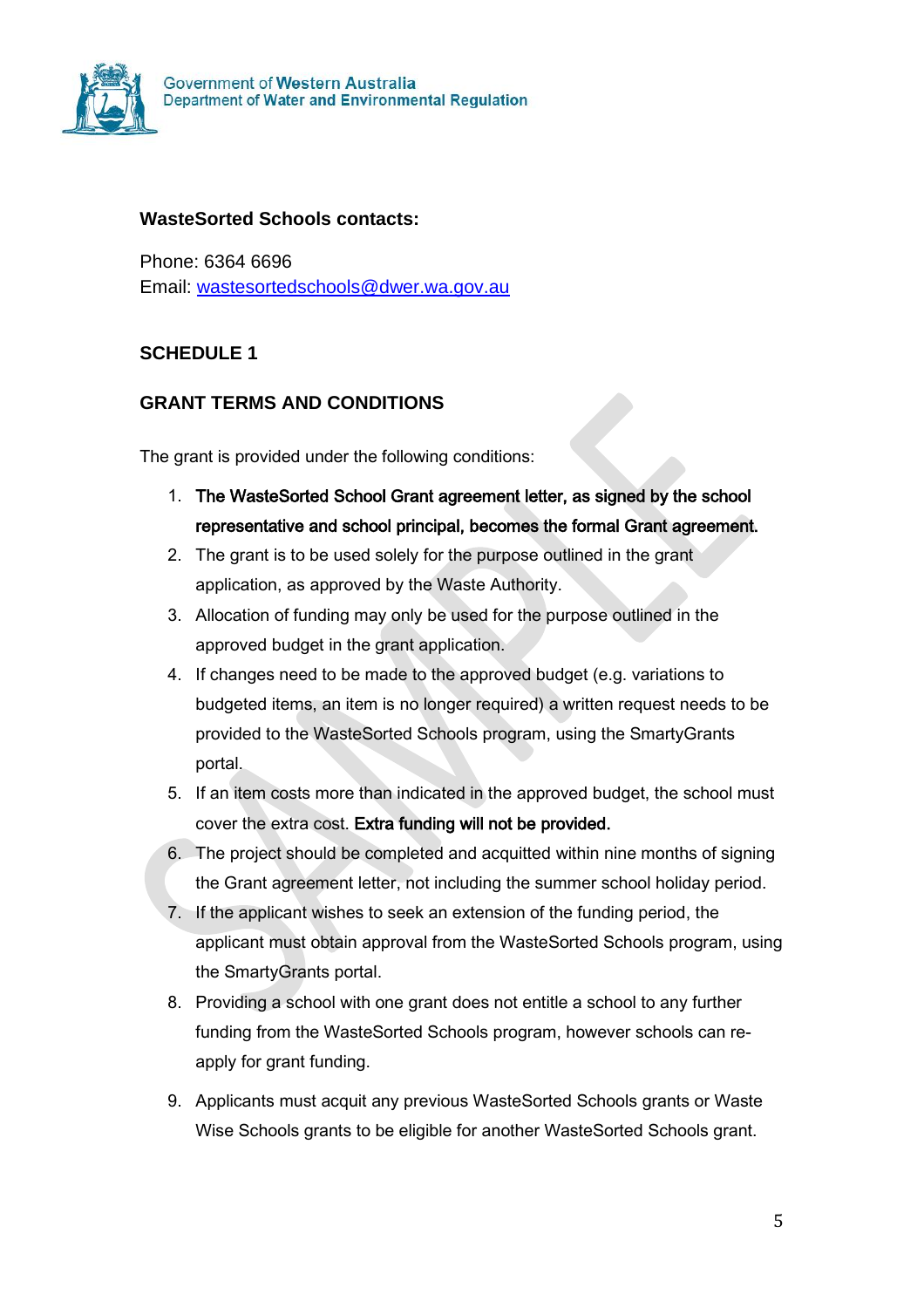

- 10. The State Government will not be held responsible if the approved project is unsuccessful or for any losses or additional costs incurred associated with the approved purpose of the project.
- 11. The applicant and school must comply with all local, State and Australian Government regulations applicable to the approved purpose of the project.
- 12. If the applicant or school breaches any of these terms and conditions, the Waste Authority can terminate the grant arrangement at any time and without prior notice.
- 13. The applicant or a representative from the school must provide the WasteSorted Schools program with any requested documents or information relating to the grant or the approved project within 10 business days of receiving the request.
- 14. The applicant or school must meet any payment conditions and/or reporting requirements as specified by the WasteSorted Schools program.
- 15. If the school representative in charge of the grant project moves on, the school must appoint a secondary representative responsible for carrying out the project and notify the WasteSorted Schools program of the new contact person.
- 16. The applicant or school must allow the Auditor General for the State of Western Australia, or an authorised representative, to access and examine the school's records and information concerning this grant.
- 17. The total grant payment provided through the WasteSorted Schools program includes an amount to cover any liability for GST, if applicable.

[Note: The addition of this clause is a requirement of the Australian Taxation Office]

- 18. (a) For the purposes of clause 17:
	- (i) "GST" means the goods and services tax applicable to any taxable supplies as determined by the GST Act
	- (ii) "GST Act" means A New Tax System (Goods and Services Tax) Act 1999 (Commonwealth) and includes all associated legislation and regulations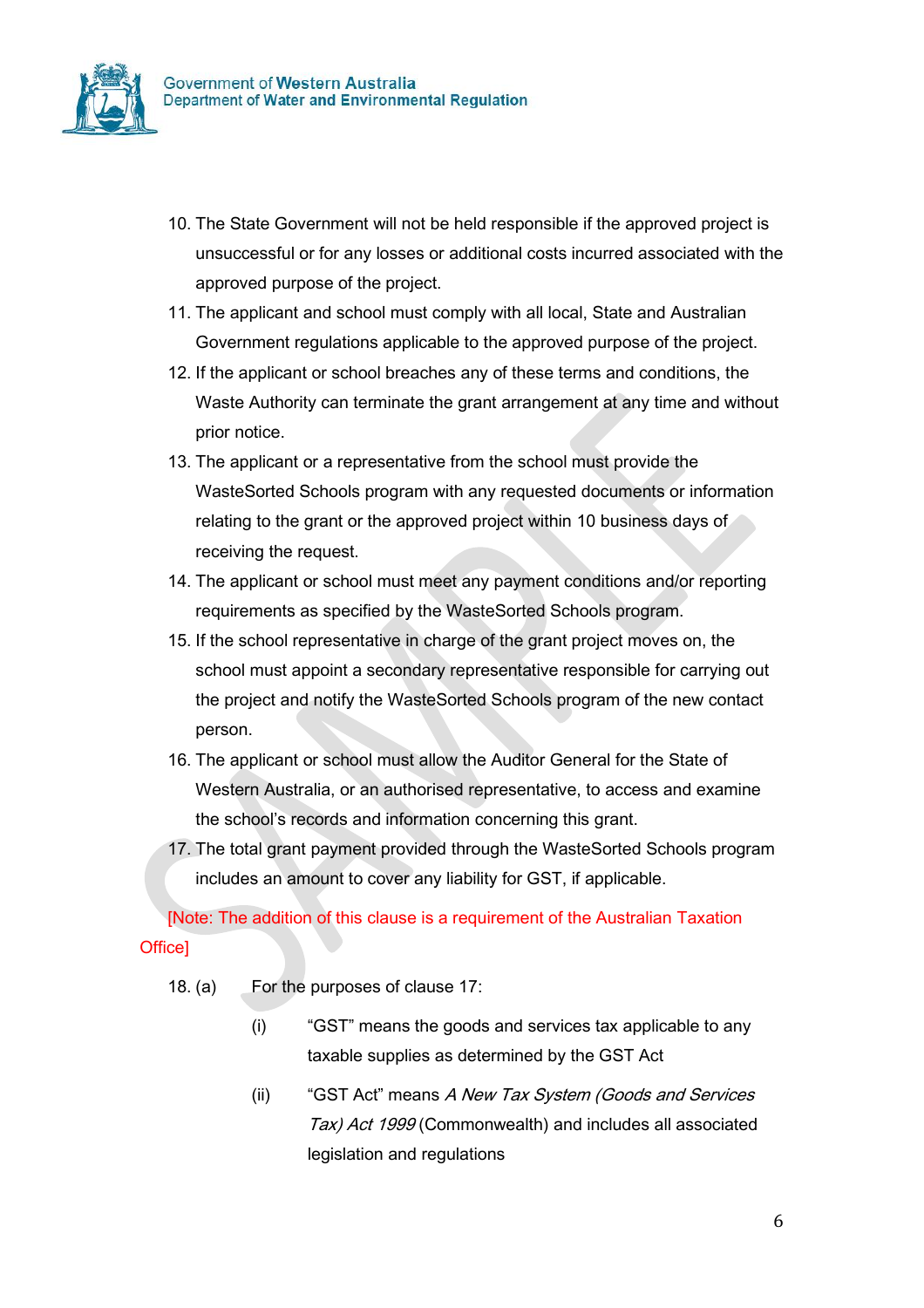

- (iii) the terms "supply", "tax invoice", "taxable supply" and "value" have the same meanings as in the GST Act.
- (b) If the supply of anything under this Grant agreement is a taxable supply under the GST Act, the grant funds shall be inclusive of GST.
- (c) The obligation of the grantor to pay the GST on any supply by the school under this agreement is conditional upon the prior issue by the school to the grantor of a tax invoice, which complies with the GST Act. This provision applies notwithstanding any law to the contrary.
- (d) If the parties agree that the grantor will issue the school with a Recipient Created Tax Invoice (RCTI), then the parties hereby agree that:
	- (i) the grantor will issue a RCTI in respect of GST payable on the supply of the project and the school will not issue tax invoice in respect of that supply
	- (ii) the school warrants that it is registered for the purposes of GST and the school will notify the grantor in writing if it ceases to be registered for the purposes of GST during the term of this agreement ("the term")
	- (iii) the grantor warrants that it is registered for the purposes of GST and the grantor will notify the school in writing if it ceases to be registered for the purposes of GST, or if it ceases to satisfy the requirements of the GST Act during the term
	- (iv) the grantor will indemnify and keep indemnified the school for GST and any related penalty that may arise from an understatement of the GST payable on the supply of the project for which the grantor issues a RCTI under this agreement.
- 19. Goods and Services Tax: Before funding is approved, the applicant must advise the Department of Water and Environmental Regulation whether it is registered or required to be registered for GST purposes. The school must have an ABN registration.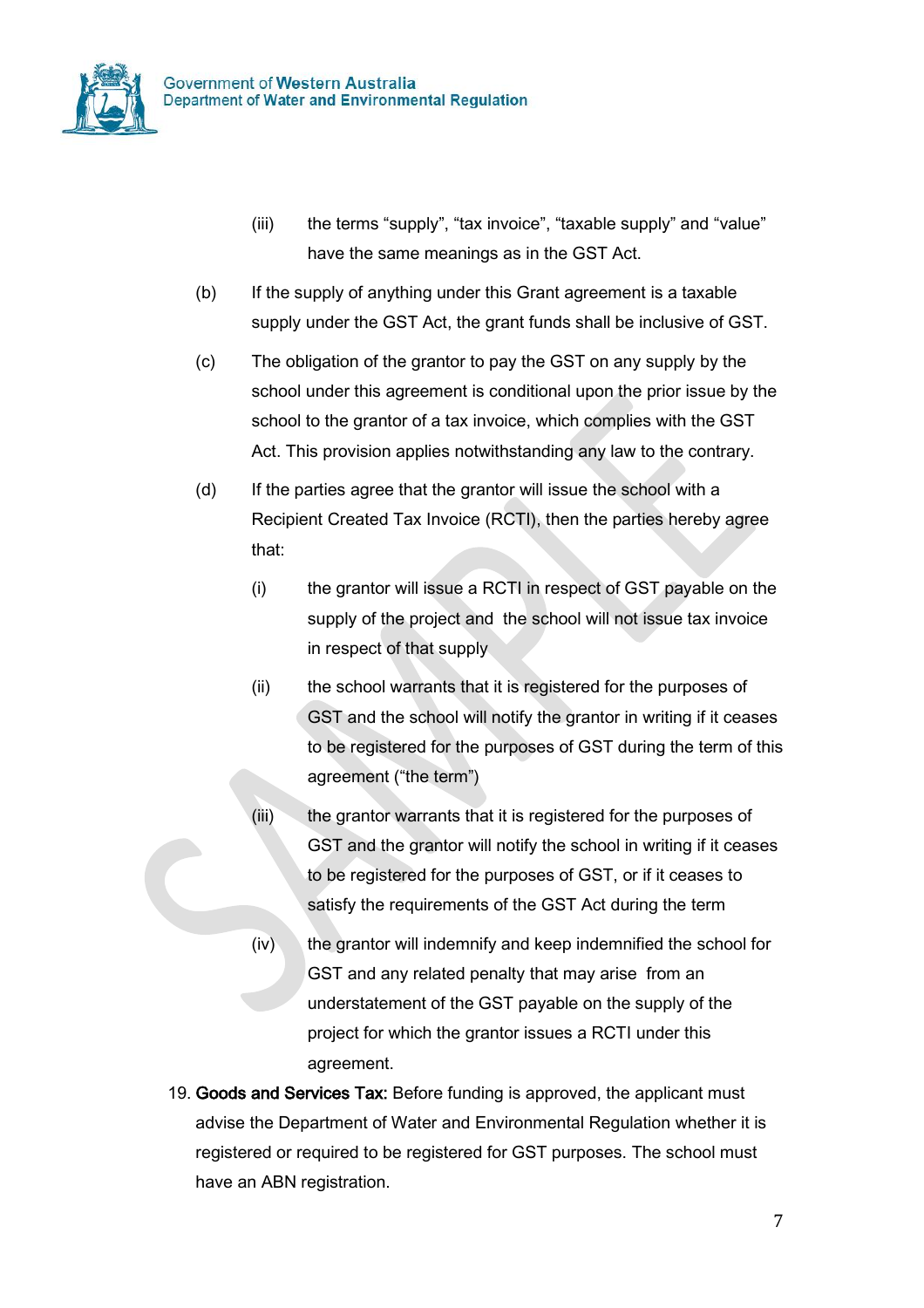

### 20. Definitions:

- a) Approved budget: The budget provided by the school in the grant application form, as approved by the Waste Authority.
- b) Grant agreement: the approved WasteSorted Schools Grant agreement letter signed by the school representative and the school principal.
- c) Grantor: the Waste Authority on behalf of the State Government through the WasteSorted Schools program, Department of Water and Environmental Regulation.
- d) Project: the approved project as detailed in the grant application form.

### 21. Acknowledging the Waste Authority:

- The grant recipient must acknowledge the Waste Authority according to the [Acknowledgement Guidelines](https://www.wasteauthority.wa.gov.au/publications/view/guidelines-materials/acknowledgement-guidelines) located on the Waste Authority website.
- Acknowledgement must be included in any advertising/media and on any material relating to the project for which the funds were allocated. This includes the Waste Authority's and WasteSorted Schools program's logos and any other information as requested.
- The following statement is the accepted form of acknowledgment and must be hyperlinked to the home page of the Waste Authority website:

This project is supported by the Government of Western Australia and administered by the [Waste Authority.](https://www.wasteauthority.wa.gov.au/)